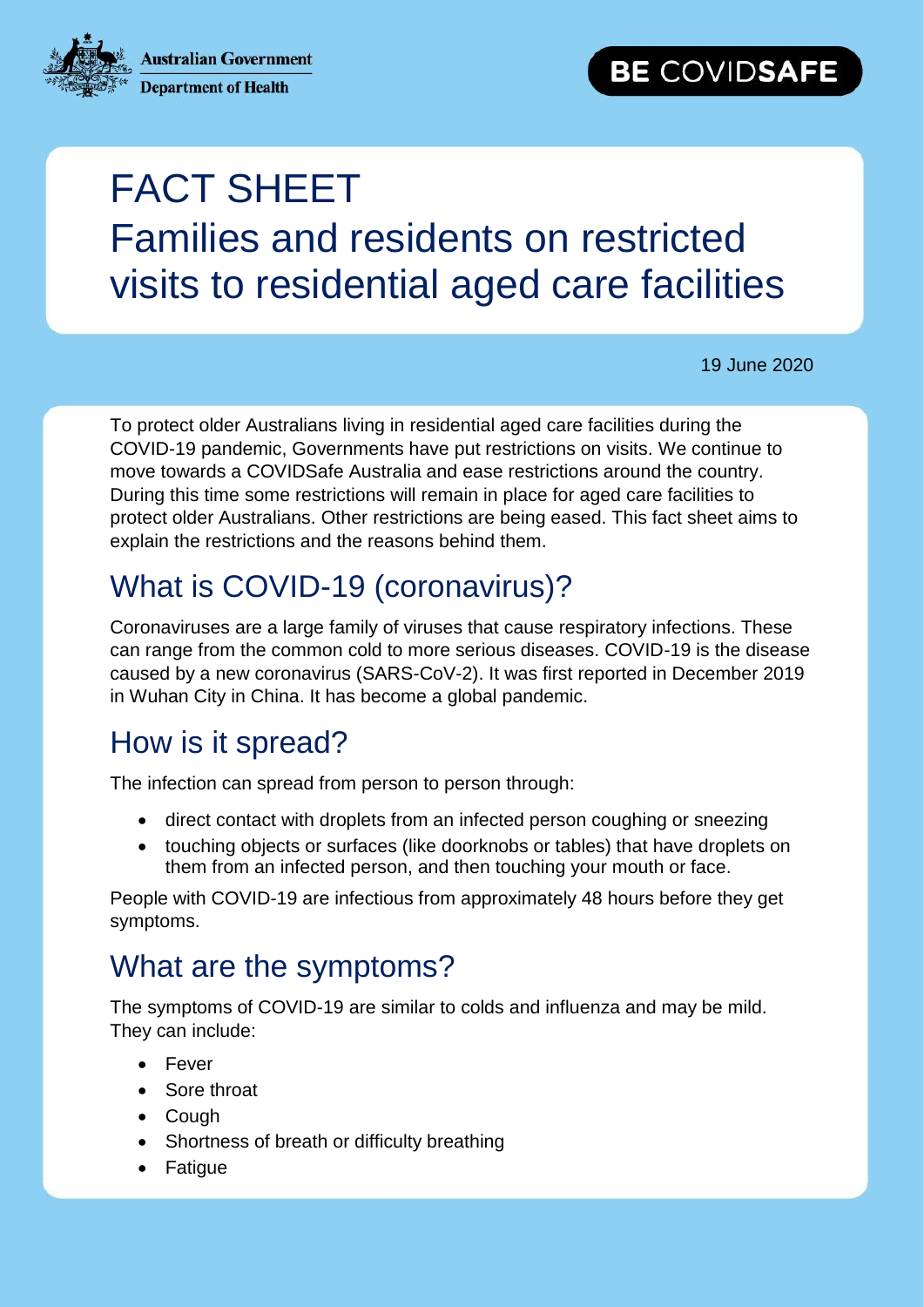## Why is this virus so dangerous for older people?

The risk of serious illness from COVID-19 increases with age. The highest rate of fatalities is among older people. The rate is higher for those with other serious health conditions or a weakened immune system. There is currently no cure or vaccine for COVID-19.

For people living with dementia or some form of cognitive impairment it may be difficult to:

- follow instructions to reduce their risk of getting COVID-19, or
- alert others about potential symptoms.

This is especially so where there is a limited capacity to communicate verbally or express pain and discomfort.

To protect older Australians and those with weakened immune systems from COVID-19 we all need to work together.

## For Families

#### I have a relative in a residential aged care facility, can I visit them?

Governments have put restrictions in place to protect residents and workers in residential aged care facilities (RACF).

The following people cannot enter residential aged care facilities:

- People who have returned from overseas in the last 14 days
- People who have been in contact with a confirmed case of COVID-19 in the last 14 days
- People who are unwell, including with a fever or symptoms of acute respiratory illness (e.g. cough, sore throat, runny nose, shortness of breath)
- People who do not have an up-to-date (i.e. 2020) flu vaccination.

Children of all ages can now visit RACFs. All visitors, including children, must follow any restrictions. This includes visitor numbers, physical distancing and personal hygiene.

Facilities should not allow large group visits.

Care providers understand any limits on visits may pose challenges for families. Providers should manage cases compassionately. This includes giving special consideration to to end-of-life situations, palliative care and dementia units.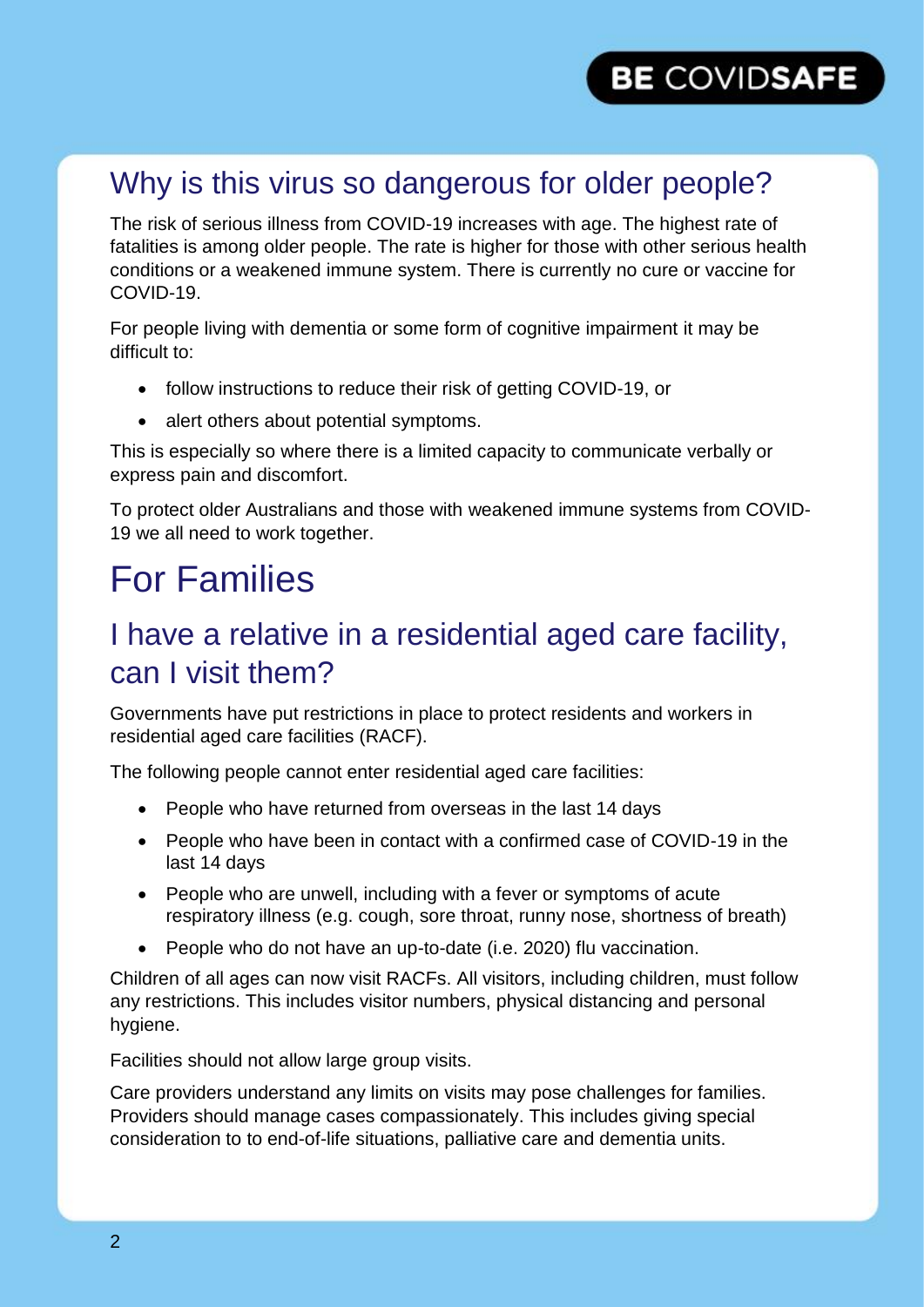#### Why do some facilities have more restrictions on visits?

In addition to national guidance, State and Territory authorities implement guidelines that reflect local conditions. Individual aged care providers might also implement restrictions that relate to their setting. This may happen when there is an outbreak near or in the facility.

Aged care peak bodies and consumer advocacy organisations have released an [Industry Code for Visiting Residential Aged Care Homes during COVID-19.](https://www.cota.org.au/policy/aged-care-reform/agedcarevisitors/) The Code includes the rights and responsibilities of providers, residents and visitors. Under the Code, providers should allow residents to have visitors in a way that minimises the risk of introducing or spreading COVID-19 in the facility.

If you are unable to visit someone call the facility to understand what processes are in place. If you have concerns with the facility's actions, contact:

- the Older Person's Advocacy Network on **1800 237 981,** or
- the Aged Care Quality and Safety Commission on **1800 951 822**.

#### How will my visit be different to previous visits?

When you visit a facility you need to:

- limit visits to a maximum of two visitors at one time per resident
- conduct visits in a resident's room, outdoors, or in a specific area designated by the aged care facility
- not visit in communal areas with other residents
- show evidence you have received your 2020 flu vaccination.

There is no time limit on visits from spouses, other close relatives and social supports.

All visitors must practise physical distancing, staying 1.5 metres away from other people whenever possible.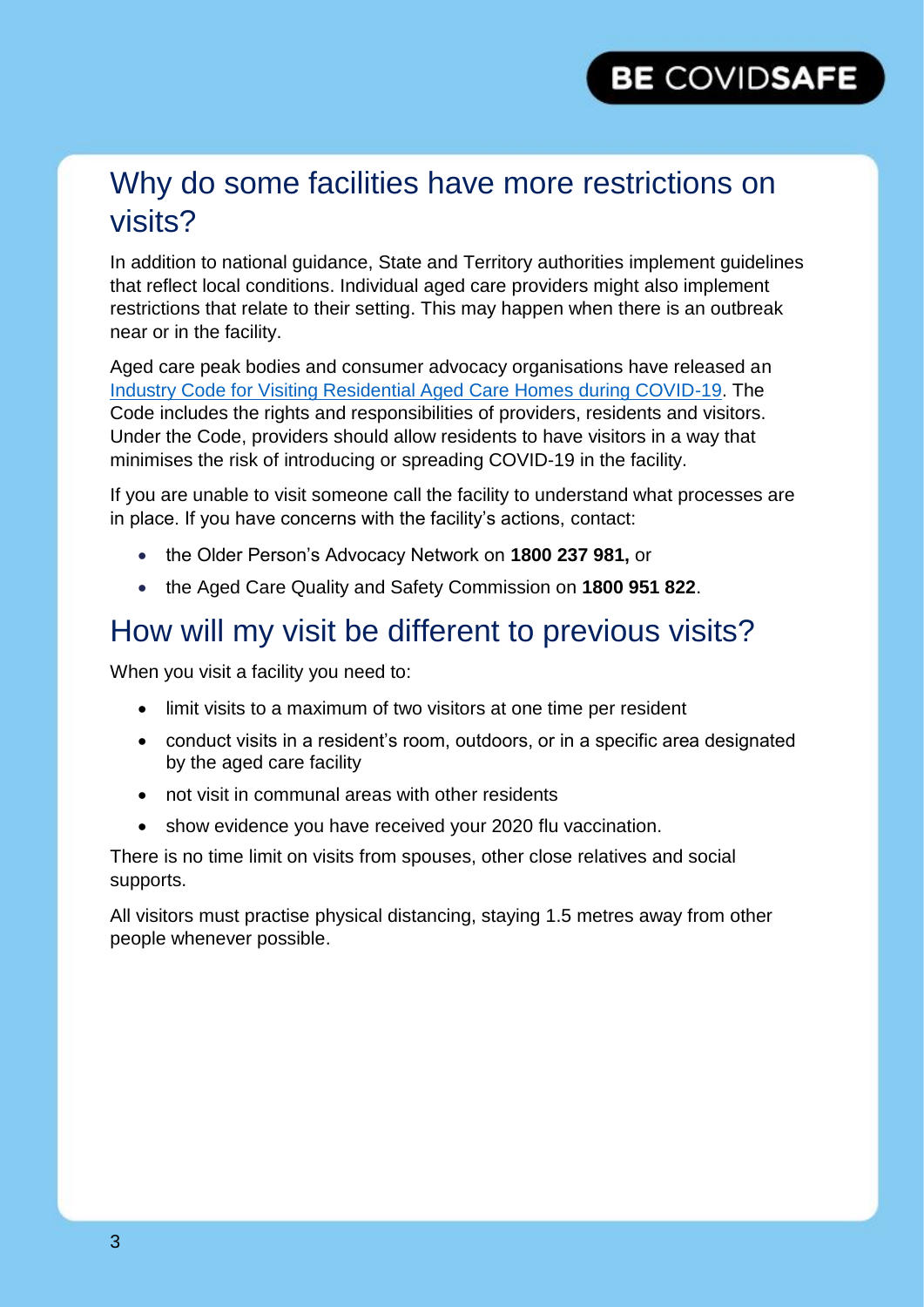#### Should I continue to visit friends and relatives in RACFs?

Yes. If you are well you should continue to visit friends and relatives in aged care facilities. Sometimes you can't visit a resident in aged care as often as you would like. There are other ways to keep in touch and stay connected. You can keep in touch by:

- phone calls
- video calls
- social communication apps
- sending a postcard
- sharing photos, artwork, or short home videos

If you often visit someone living with a cognitive impairment, consider other ways to maintain social contact. This will help reassure individuals who may feel anxious about possible changes to their day to day life. For more information you can contact the National Dementia Helpline on **1800 100 500**.

#### What about outings?

Residents can leave factilites to attend small family gatherings. This includes close friends, partners, couples and siblings/famililial groups in a facility. You will need to tell the facility the location of the outing, the number of people involved and the date.

### What else can I do to protect my loved one in aged care?

Even if you are feeling well, it is important to take steps to prevent the spread of this virus. Good hygiene and staying 1.5m away from other people are the best defences against COVID-19 for you and your family. Steps you can take include:

- Supervising any children who are with you to make sure they follow physical distancing and hygiene advice
- Covering your coughs and sneezes with your elbow or a tissue
- Disposing of used tissues into a bin immediately and washing your hands
- Washing your hands often with soap and water, or using an alcohol-based hand sanitiser. This includes before and after eating, after going to the toilet, and when you have been out in public
- Cleaning and disinfecting surfaces you touch regularly
- Keeping a distance of at least 1.5 metres between yourself and others
- If you are sick, avoiding contact with others.

If you start to feel unwell, phone the National Coronavirus Helpline on **1800 020 080**  or your GP. They will provide you with further advice.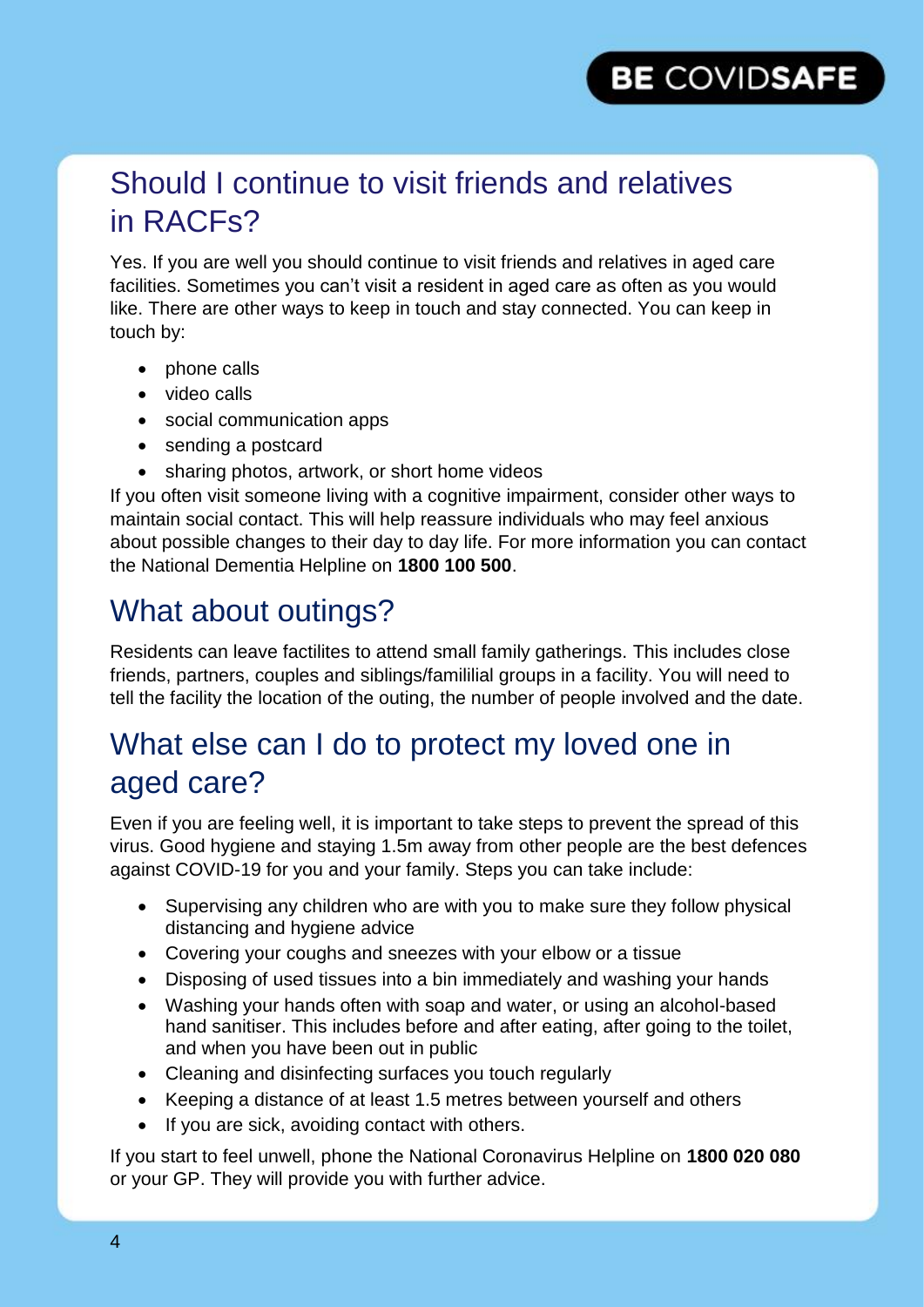## For Residents

### Can I see my family?

Yes. Spouses, other close relatives and social supports can visit you. There is no limit to the number of hours that they spend with you.

Only two people should vist you at the same time.

All visitors, including children, must follow any restrictions. This includes visitor numbers, physical distancing and personal hygiene.

If for any reason you are can't have visitors, stay in touch by video call or phone.

If your local community has active cases of COVID-19, the facility may increase restrictions. For example, they may restrict visiting service providers. This is most likely if:

- there are cases in suburbs or towns surrounding the facility, and
- those cases have not been acquired overseas.

These arragnements protect you and other residents from COVID-19.

#### Can I go on outings?

Yes. You can attend small family gatherings, including with close friends and family from your factility. You or your family will need to tell the facility the location of the outing, the number of people involved and the date.

Other external excursions for groups of residents are not permitted.

#### Can I see my relatives aged 16 and under?

Yes. Children of all ages can visit. Children must be supervised at all times during the visit.

#### What about palliative care?

Yes. Visits are allowed for palliative care. Sometimes the facility may need to increase their restrictions due to local circumstances. If so, providers are expected to show compassion and make sensible decisions on a case-by-case basis for residents receiving palliative care.

#### When will these restrictions finish?

You should plan for these restrictions, at varying levels, to be in place for a number of months.